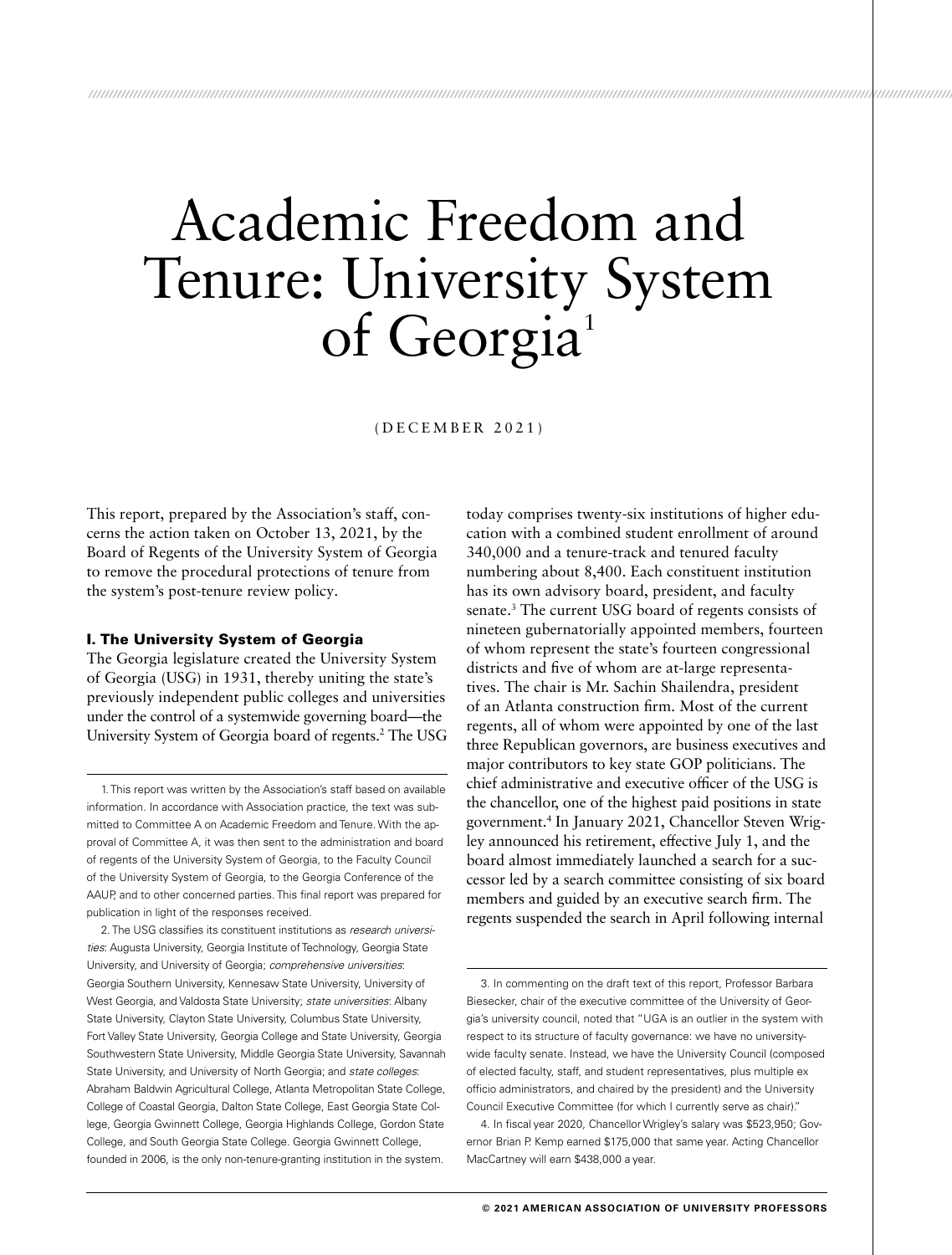controversy over the candidacy of Mr. Sonny Perdue, former two-term Georgia governor and secretary of agriculture under President Donald Trump, and in June appointed Ms. Teresa MacCartney acting chancellor.<sup>5</sup>

Ms. MacCartney, who earned a bachelor's degree in mathematics and a master's degree in public administration at Georgia Southern University, was formerly the system's executive vice chancellor for administration. Prior to serving in that role, she had been the state's chief financial officer and the director of Governor Nathan Deal's office of planning and budget. The executive vice chancellor for academic affairs and chief academic officer for the system is Dr. Tristan Denley, whom Chancellor Wrigley appointed to that role in 2017. Dr. Denley, who earned his bachelor's and doctoral degrees in mathematics at universities in his native England, had held an appointment as assistant professor of mathematics at the University of Mississippi before undertaking several administrative roles—most recently that of vice chancellor for academic affairs with the Tennessee Board of Regents, which oversees thirteen community colleges and twenty-seven colleges of applied technology.

## II. Revisions to the USG Post-Tenure Review **Policy**

On September 18, 2020, then chancellor Wrigley appointed a Post-Tenure Review Working Group "to review and recommend updates to board policy and campus practices to ensure all faculty remain productive throughout their careers." The fourteen members of the working group included two members of the board of regents; six USG administrators, including Ms. MacCartney (then executive vice chancellor for administration) and Dr. Denley; five full professors, several of whom appear to have had significant concurrent administrative responsibilities; and the provost and senior vice president for academic affairs at Kennesaw State University, Dr. Kathy Schwaig, who served as chair.

The working group delivered its six-page report to Chancellor Wrigley on June 28, 2021, two days before his retirement. According to its executive summary, the working group had met virtually during the previous ten months to review and discuss existing board policy on post-tenure review as well as "books, journal articles, and news articles" on the subject. The group also administered two surveys—one of the provosts and another of additional administrators and faculty members at the twenty-five tenure-granting institutions in the system. Based on the survey results, the working group found "positive and negative aspects of the existing PTR [post-tenure review] process." On the one hand, it provided faculty members with the opportunity, based on peer evaluation, to "reflect on the previous five years and compare their performance to their plans and goals." On the other hand, it had "substantial direct and indirect costs in terms of faculty, staff, and administrative time," including what some surveyed faculty members perceived as "onerous" paperwork requirements.

But the basic problem, according to the report, was that the existing post-tenure review process "identified and remediated" "very few low-performing faculty members." As a result, the report suggested, a reformed post-tenure review process in the USG system, while providing "a formative assessment of the faculty member's work and career," should focus on being "sufficiently rigorous to bring to light areas in which a faculty member's performance should improve." Among the report's dozens of recommendations, those most aligned with that purpose were recommendations that (1) "an unfavorable PTR shall result" in the imposition of a performance improvement plan (PIP) created by the faculty member and his or her dean and department chair and (2) failure to complete a PIP successfully will result in the dean's taking "appropriate remedial action or discipline," which may include "suspension of pay, salary reduction, and revocation of tenure and dismissal."

It is worth noting, however, that the working group's report does not recommend any specific revisions to the existing policy language. Even more notable is that it says nothing about "revocation of tenure and dismissal" being effected without affording faculty members a dismissal procedure.

Less than two months later, at the August 10 board meeting, Executive Vice Chancellor Denley presented the working group's report to the board, which, according to the meeting's minutes, he indicated would result in the regents' enacting "system-level guidelines

 <sup>5.</sup> See Eric Stirgus and Greg Bluestein, "Georgia Chancellor Search Process Slowed by Confusion, Split over Perdue," *Atlanta Journal-Constitution*, June 4, 2021, [https://www.ajc.com/education/georgia-chancellor](https://www.ajc.com/education/georgia-chancellor-search-process-slowed-by-confusion-split-over-perdue/WK3I2EHHJVFFRAZJ5LFD4MSNH4/) [-search-process-slowed-by-confusion-split-over-perdue/WK3I2EHHJVF](https://www.ajc.com/education/georgia-chancellor-search-process-slowed-by-confusion-split-over-perdue/WK3I2EHHJVFFRAZJ5LFD4MSNH4/)  [FRAZJ5LFD4MSNH4/](https://www.ajc.com/education/georgia-chancellor-search-process-slowed-by-confusion-split-over-perdue/WK3I2EHHJVFFRAZJ5LFD4MSNH4/). For a perspective on the USG board of regents historically serving political rather than educational ends, see Scott Nelson, "From Segregation to COVID, Regents Served Governors, Not Students," *Atlanta Journal-Constitution*, September 9, 2021, [https://](https://www.ajc.com/education/get-schooled-blog/historian-from-segregation-to-covid-regents-served-governors-not-students/XKDIUDIBHFBYLMWD3TV6OA26PY/) [www.ajc.com/education/get-schooled-blog/historian-from-segregation](https://www.ajc.com/education/get-schooled-blog/historian-from-segregation-to-covid-regents-served-governors-not-students/XKDIUDIBHFBYLMWD3TV6OA26PY/) [-to-covid-regents-served-governors-not-students/XKDIUDIBHFBYLM](https://www.ajc.com/education/get-schooled-blog/historian-from-segregation-to-covid-regents-served-governors-not-students/XKDIUDIBHFBYLMWD3TV6OA26PY/) [WD3TV6OA26PY/](https://www.ajc.com/education/get-schooled-blog/historian-from-segregation-to-covid-regents-served-governors-not-students/XKDIUDIBHFBYLMWD3TV6OA26PY/).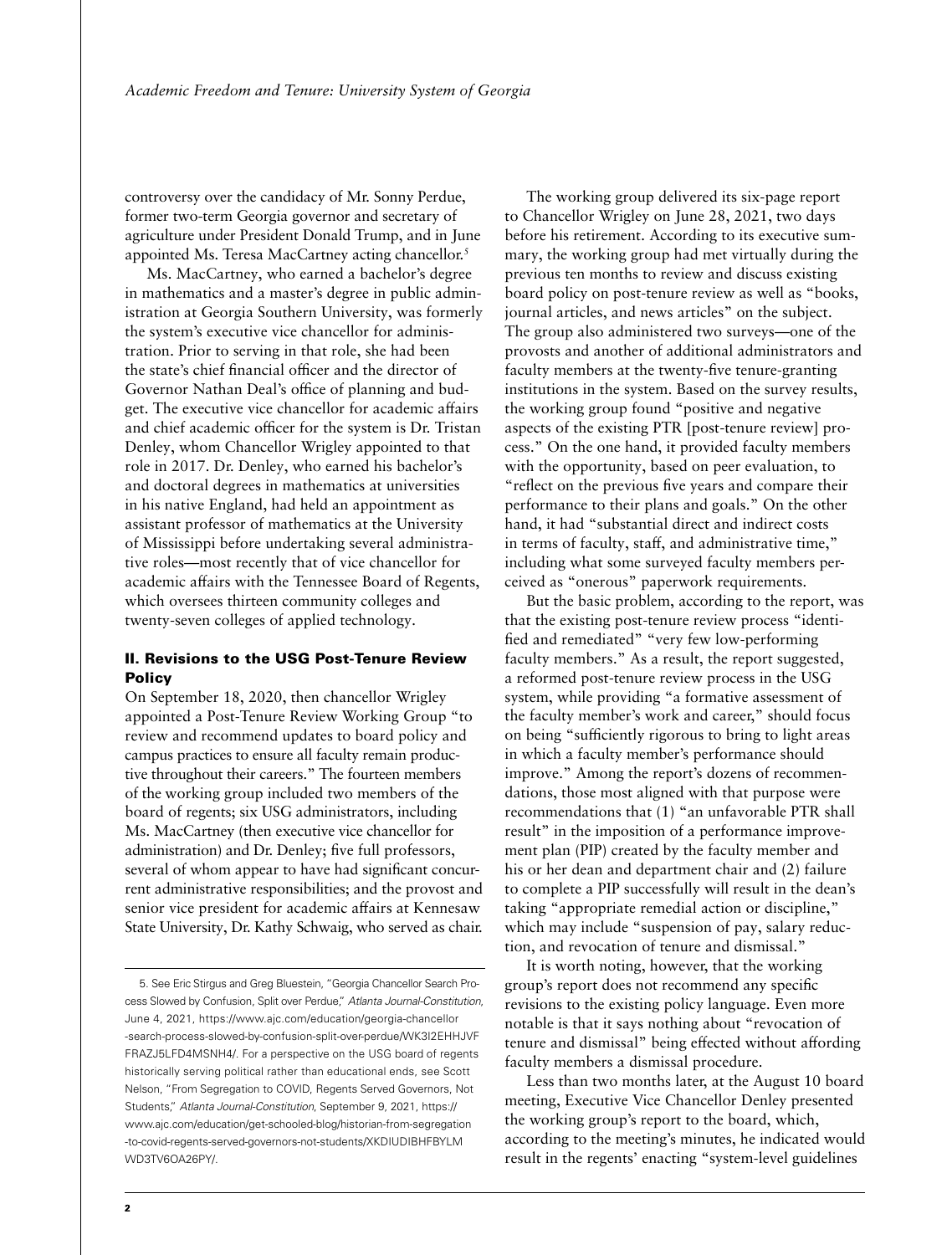and standards" on post-tenure review "to ensure consistency across all campuses."

At the September 9 board meeting, Dr. Denley introduced a set of proposed revisions of the post-tenure review and associated policies, evidently authored by him, to the board's Committee on Academic Affairs as an "information item."6 The committee's agenda states that Dr. Denley "will present . . . the proposed revisions to the Board of Regents . . . for approval" at its October 12–13 meeting. Neither the agenda nor the minutes indicate that the committee discussed the proposed changes, much less made further revisions to them.

At the October meeting, the board, on the recommendation of Dr. Denley and the Committee on Academic Affairs and with no discussion, unanimously approved the proposed revisions to the system's posttenure review policy in substantially the same form as presented on September 9. On October 13, Acting Chancellor MacCartney notified the presidents of the system's tenure-granting institutions that the board had so acted and that the changes were to take effect immediately.

The revisions adopted by the board of regents were to eight board policies governing faculty evaluation generally, post-tenure review, and "discipline and removal of faculty members."7 The most extensive changes expand board policy 8.3.5.4, Post Tenure Review, from one paragraph to nine. Two unusual and, to some, controversial revisions—in addition to those that occasioned this report—were (1) the addition of "involvement in student success activities" to teaching, scholarship, and service as a separate criterion in all faculty evaluations and (2) a provision that would transfer the authority to award tenure from an institution's president to the USG board of regents if the regents conclude that the institution's faculty evaluation process is insufficiently "rigorous."

The focus of this report, however, is on two amendments that remove the due-process protections of tenure from the post-tenure review policy. The first adds the following sentence to 8.3.5.4, Post Tenure Review: "The institution's imposition of such remedial action will not be governed by or [be] subject to the Board Policy on Grounds for Removal or Procedures for Dismissal." The second adds a nearly identical sentence to 8.3.9, Discipline and Removal of Faculty Members: "Remedial actions taken as part of the posttenure review process shall not be governed by [board] policies on Grounds for Removal and Procedures for Dismissal, but rather shall be governed by the Board Policy on Post Tenure Review." Potential "remedial actions" include dismissal and other severe sanctions. As far as the AAUP is aware, no USG official has provided a rationale for these two changes; in fact, as the exchanges in the next section demonstrate, the system's chief executive officer has not even acknowledged the import of these changes.

#### III. The Association's Involvement

The day after the September 9 board meeting at which Executive Vice Chancellor Denley first presented the proposed amendments, alarmed Georgia faculty members contacted the AAUP to alert its staff to the pending action, with one of them writing, "It looks like tenure will be eliminated under proposed changes by the Georgia Board of Regents . . . in direct violation of AAUP principles."

At the request of the Georgia state conference of the AAUP, the Association's staff prepared a letter advising conference leadership on the extent to which the proposed amendments would violate AAUPrecommended principles and procedural standards on academic freedom and tenure. The staff's letter, dated September 24, characterized the above-noted addition to 8.3.5.4, Post Tenure Review, as "extraordinary." "While it cannot be said to do away with tenure entirely," the letter stated, "it certainly moves in that direction by making it possible to dismiss a tenured faculty member—without affordance of academic due process—for failing to fulfill the terms of an imposed performance improvement plan, as determined by an administrator, not a body of peers." The staff's letter continued, "The AAUP regards an action to terminate the services of a tenured faculty member" without prior affordance of academic due process as a "summary dismissal."

Conference president Matthew Boedy immediately shared the AAUP's advisory letter with Acting

<sup>6.</sup> The Committee on Academic Affairs consists of eight board members. It is chaired by Ms. Erin Hames, JD, whose board biography notes that she is headmaster of Heritage Preparatory School, "a classical Christian school in Atlanta." Previous roles include having been deputy chief of staff for Governor Nathan Deal and, prior to that, policy director for Governor Sonny Perdue.

<sup>7.</sup> The eight policies are 8.3.5.1, Faculty [Evaluation]; 8.3.5.4, Post Tenure Review; 8.3.6, Criteria for Promotion; 8.3.6.1, Minimum [Promotion Criteria] for All Institutions in All Professorial Ranks; 8.3.7.1, Faculty [Excellence in Teaching]; 8.3.7.2, Tenure Requirements; 8.3.7.3, Criteria for Tenure; and 8.3.9, Discipline and Removal of Faculty Members.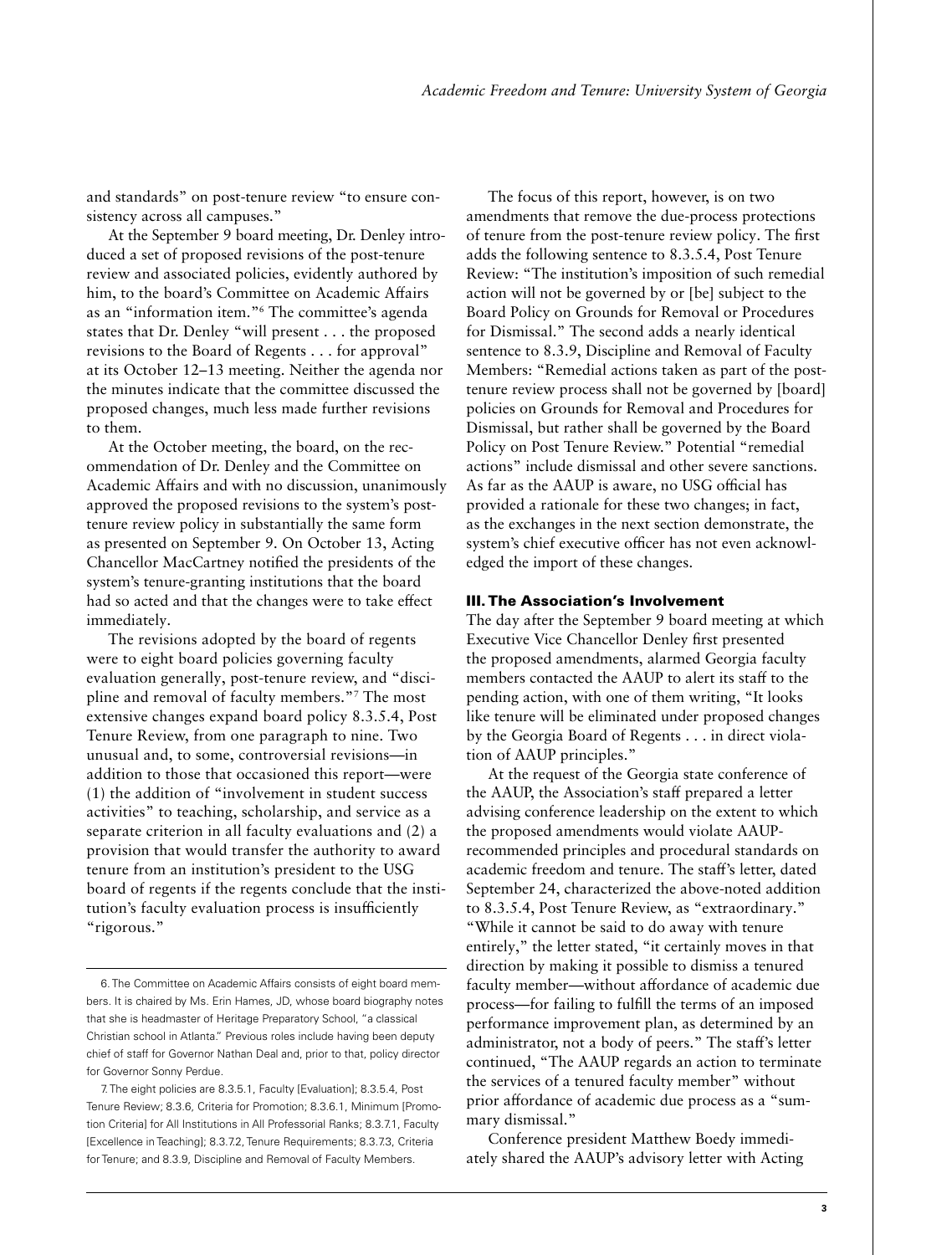Chancellor MacCartney, who responded to Professor Boedy by letter of October 1. She noted that "the ultimate possibility of tenure revocation [and] separation for faculty whose performance is consistently poor" had always been an element of the post-tenure review policy. The "new policy language," she continued, merely clarified "the process that could lead to that outcome." That process, she added, though now distinct from that of the previously applicable dismissal procedure, "involves review by a body of peers . . . and provides for appeal." It was, therefore, "far from summary dismissal."

On October 11, Association officials learned that the post-tenure review policy revisions remained on the agenda for the October 12–13 board meeting with a recommendation for passage. The next day AAUP president Irene Mulvey issued a brief statement warning that if the board voted to approve the proposed statements, "tenure and the academic freedom it is designed to protect will be severely compromised at the twenty-five tenure-granting colleges and universities in the system" and that the AAUP would be compelled to launch an investigation, as it had in 1974 when it investigated and censured the governing board of the Virginia Community College System for abolishing tenure.<sup>8</sup>

On October 21, the AAUP's staff wrote Acting Chancellor MacCartney to inform her that the Association's executive director had authorized an investigation "into the recent action of the Board of Regents of the University System of Georgia to remove from the system's post-tenure review policy the due-process protections that normally accompany tenured status."

In her reply of October 22, the acting chancellor wrote that, while she "appreciate[d]" the AAUP's letter, she was compelled "to correct the foundation upon which" the Association had launched this investigation. "Due process," she stated, "is and will be a central feature of the policy updates on post-tenure review." In illustration, she quoted the nine new paragraphs of board policy 8.3.5.4, Post Tenure Review, highlighting the following provisions:

8. "AAUP President Warns of Investigation, Potential Censure, If Tenure Is Gutted in the University System of Georgia," last modified October 13, 2021, [https://www.aaup.org/news/aaup-president-warns-investigation](https://www.aaup.org/news/aaup-president-warns-investigation-potential-censure-if-tenure-gutted-university-system-georgia) [-potential-censure-if-tenure-gutted-university-system-georgia](https://www.aaup.org/news/aaup-president-warns-investigation-potential-censure-if-tenure-gutted-university-system-georgia). (The AAUP removed the Virginia Community College System from its list of censured administrations in 2003 after the system restored the academic dueprocess protections that accompany tenure.)

Each institution's policies shall be developed in consultation with the institution's faculty and shall include appropriate due-process mechanisms.

An aggrieved faculty member may seek discretionary review of the institution's final decision pursuant to the Board Policy on Applications for Discretionary Review.

The letter concluded, "I appreciate your concern related to our recent policy updates; however, it will not be necessary for an investigation into the removal of due process as it clearly has not been removed."

Responding by letter of October 25, the AAUP's staff explained at length the Association's understanding of academic due process, pointing out that nothing in the current policy came close to approximating it. "The plain fact," the staff wrote, "is that the regents' revisions to the post-tenure review policy have severed it from academic due process as the AAUP understands it. . . . [T]he 6,000 tenured faculty members in the University System of Georgia no longer enjoy the protections of tenure, which the AAUP considers as necessary for academic freedom. We cannot overemphasize the gravity, scope, and unprecedented nature of this action. As far as we are aware, no other public university system has stripped the due-process protections of tenure from its post-tenure review policy." As a result, the staff's letter continued, "an investigation is all too necessary." Nevertheless, the staff's letter added, an investigation might still be avoided if the regents were to "restore the applicability of Board Policy 8.3.9.2[, Procedures for Dismissal,] to posttenure review"—a restoration that could be largely accomplished simply by "removing two 'nots.'" The letter concluded with the assurance that the AAUP's executive director "would welcome a resolution that would obviate the need for a published report and potential AAUP censure."

The acting chancellor's reply came on November 2. "I want to reiterate" she wrote, "that due process is and will remain a core tenet of the policy updates to the University of Georgia's post-tenure review process." In support of this assertion, she referred to potential future refinements to the policy that would provide faculty members undergoing posttenure review with "ongoing notice" of unsatisfactory performance, "multiple opportunities to develop and remediate" performance deficiencies, and "multiple opportunities to be heard . . . by a faculty post-tenure review committee."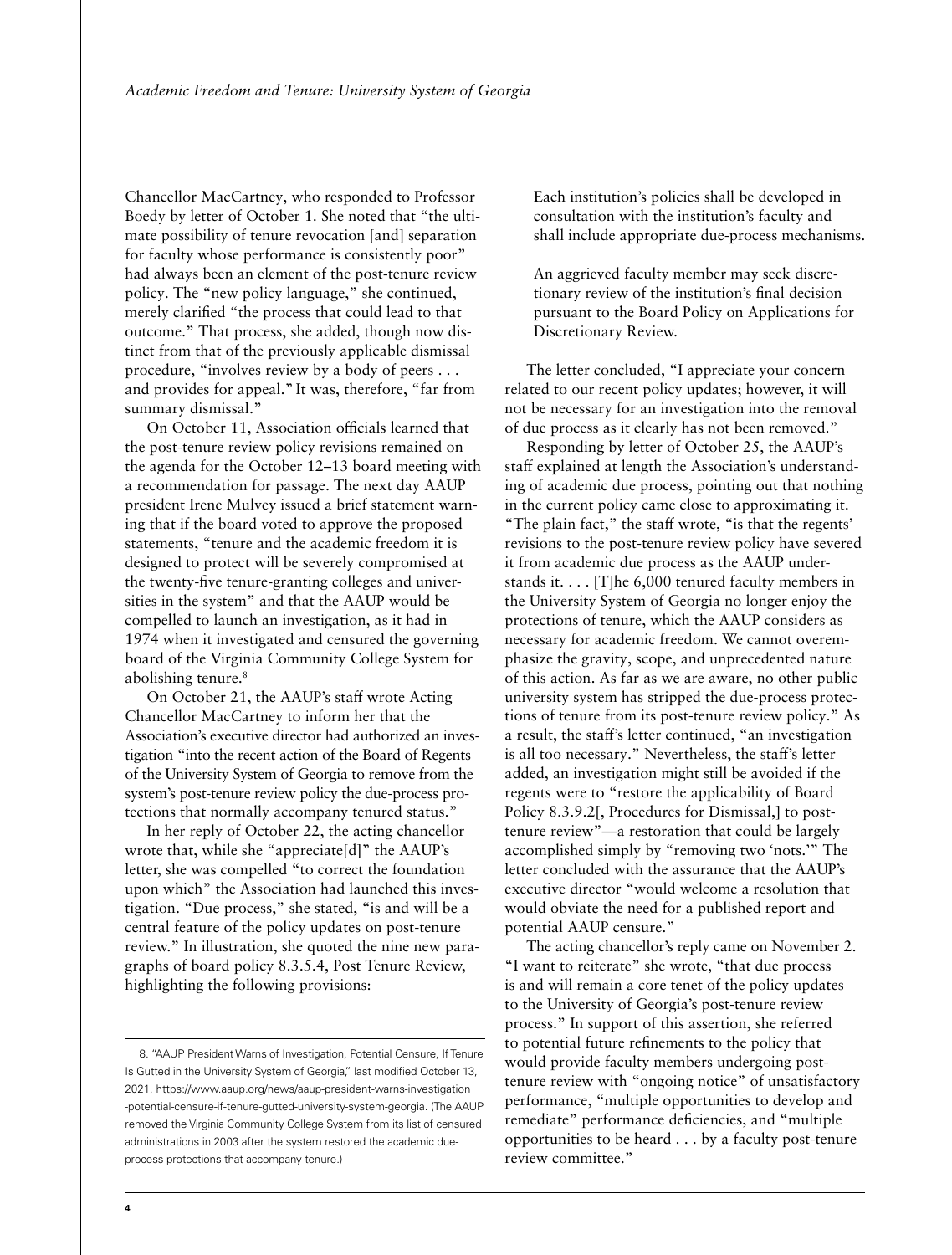Responding on November 5, the staff acknowledged that while these prospective refinements to the new post-tenure review policy might well improve it, "they have nothing to do with academic due process." The staff's letter continued, "As we apparently failed to make clear in our previous letter, academic due process is the affordance of an adjudicative hearing of record before a faculty body in which the administration bears the burden of demonstrating adequate cause for dismissal. The regents' changes erased this essential procedural element from the USG's post-tenure review policy and by doing so severely damaged tenure and academic freedom in Georgia's public institutions of higher education."

#### IV. The Issues

The following sections discuss the central issues of Association concern posed by this case: tenure and academic freedom, post-tenure review, and academic governance.

#### **A. Tenure and Academic Freedom**

The 1940 *Statement of Principles on Academic Freedom and Tenure—*jointly formulated by the AAUP and the Association of American Colleges and Universities (AAC&U), endorsed by more than 250 scholarly societies and higher education organizations, and incorporated into the institutional regulations of hundreds of colleges and universities—articulates the consensus in American higher education on the significance of academic freedom and tenure. It asserts that academic freedom and tenure serve the common good, not the interests of professors or the institutions they serve. It further asserts that because "the common good depends upon the free search for truth and its free expression," those who teach, conduct research, and participate in academic decision-making require academic freedom to do so with the utmost effectiveness.9 The purpose of the security that tenure provides is to protect academic freedom, making both academic freedom and tenure "indispensable to the success of an institution in fulfilling its obligations to its students and to society."

The concept of tenure is variously interpreted. But as the term is employed in the 1940 *Statement* and

derivative AAUP policy documents, tenure is an indefinite (in contrast to a fixed-term) appointment that can be "terminated only for adequate cause."10 To terminate a tenured appointment for adequate cause—that is, for a lack of professional fitness—an administration must first demonstrate to a duly constituted faculty body in an adjudicative hearing of record that the subject faculty member's professional conduct or performance warrants dismissal.

AAUP-supported standards governing such a hearing are set forth in the 1958 *Statement on Procedural Standards in Faculty Dismissal Proceedings* (also the joint formulation of the AAUP and AAC&U) and in Regulation 5, Dismissal Procedures, of the AAUP's *Recommended Institutional Regulations on Academic Freedom and Tenure*, from which USG board policy 8.3.9.2, Procedures for Dismissal, is derived virtually verbatim. Under these standards, essential elements of a dismissal hearing are

- a written statement of specific charges, framed with reasonable particularity,
- a pretermination hearing of record before an elected faculty body,
- the burden of proof in demonstrating adequate cause for dismissal resting with the administration,
- the faculty member's right to present evidence and cross-examine witnesses,
- a decision based on the evidence in the record of the hearing, and
- the faculty member's right to appeal to the governing board.

The AAUP regards a procedure containing these elements as the basic academic due process required when an administration seeks to dismiss a tenured faculty member for adequate cause. As previously noted, these elements, and more, are present in USG board policy 8.3.9.2, Procedures for Dismissal.

From the AAUP's perspective, colleges and universities whose regulations do not afford such a process

 <sup>9.</sup> USG board policy 6.5, for example, declares, "As public institutions of higher education, USG institutions must promote open ideas and academic freedom on their campuses."

 <sup>10.</sup> AAUP policy acknowledges that institutions can also terminate tenure on two bases unrelated to professional fitness—"under extraordinary circumstances" because of a "demonstrably bona fide financial exigency" and because of a "bona fide formal discontinuance of a program or department of instruction" based on educational considerations, as determined primarily by the faculty (Regulation 4 of the *Recommended Institutional Regulations on Academic Freedom and Tenure*).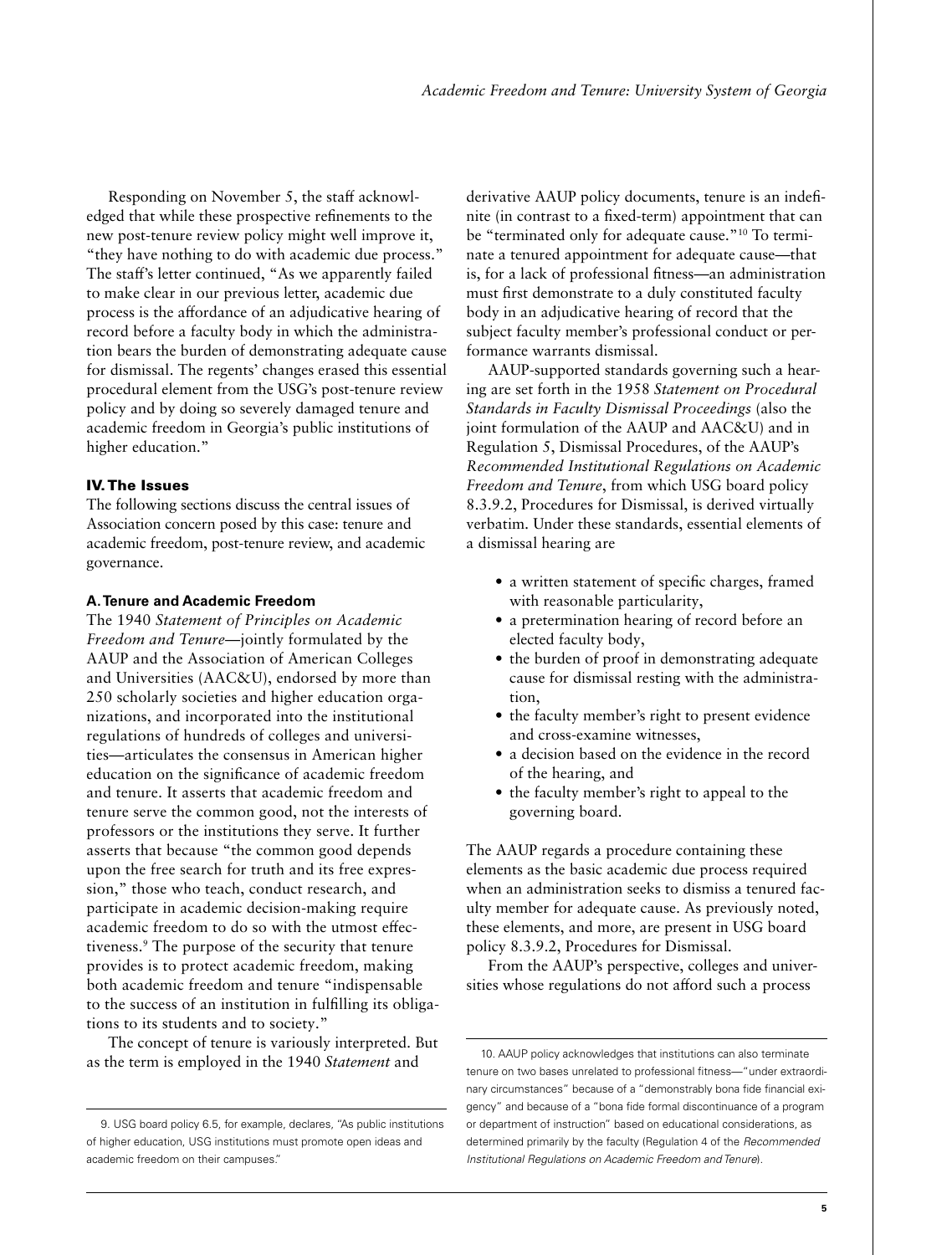to postprobationary faculty members dismissed for cause do not have tenure—or have it in name only.

Until October 13, the USG board policy on posttenure review did afford academic due process to faculty members subject to dismissal for adequate cause. Unfortunately, the changes enacted that day uncoupled board policy 8.3.9.2, Procedures for Dismissal, from post-tenure review. As noted earlier, adding the following two sentences to board policy deleted academic due process from the USG posttenure review policy:

Remedial actions taken as part of the post tenure review process shall not be governed by [Board] policies on Grounds for Removal and Procedures for Dismissal, but rather shall be governed by the Board Policy on Post Tenure Review. (8.3.5.4, Post-Tenure Review)

The institution's imposition of such remedial action will not be governed by or [be] subject to the Board Policy on Grounds for Removal or Procedures for Dismissal. (8.3.9, Discipline and Removal of Faculty Members)

As a result, under the revised post-tenure review policy, when a tenured faculty member fails to fulfill the terms of a performance improvement plan—as determined primarily by a chair or dean, not by a body of faculty peers—imposed after one "unfavorable" post-tenure review, the institution's president "will take appropriate remedial action," which "may include . . . revocation of tenure and separation from employment"—all without affordance of the academic due process that defines tenure.

Board policy 8.3.9.2, Procedures for Dismissal, now applies to dismissals on grounds of misconduct only, or, to use the term employed by Acting Chancellor MacCartney in her October 1 letter to Professor Boedy, "malfeasance." As a result, while the USG policy still affords academic due process to tenured faculty members being dismissed for "moral turpitude," violation of board policies, "conviction . . . of any criminal drug offense," and the like, it no longer affords that protection to tenured faculty members whose effectiveness as teachers and researchers has come under scrutiny.

Potentially intensifying the threat to the academic freedom of all faculty members, not only those with tenure, is the introduction of a fourth faculty evaluation criterion—in addition to the traditional trinity of teaching, scholarship, and service. That new criterion is "involvement in student success activities," and it will now apply to all faculty evaluations. Though undefined in board policy, student success is a critical component of the USG "Strategic Plan 2024," which equates it with "degree completion."11 The danger in such a criterion is the possibility that a faculty member's teaching performance will be evaluated significantly by how it contributes to student retention as indicated by such measures as grade distribution, course-completion rates, and student evaluations indicators that are open to varied interpretations and that may or may not reflect the actual quality of teaching and learning. That the policy entrusts such interpretation largely to administrative officers only increases the threat.

In attempting to refute the AAUP's observation that the regents' changes erased academic due process from the system's post-tenure review policy, the acting chancellor, as noted earlier, cited the following provisions in board policy 8.3.5.4 as evidence of

 11. In an email message to Professor Boedy, Executive Vice Chancellor Denley provided the following elaboration: "The intention for this 'student success' category is to include ways in which faculty engage with students both inside and outside the classroom to materially impact student learning and engagement other than through instruction, as well as faculty involvement in established strategies that improve student graduation metrics. This includes things such as effective advising and mentoring, undergraduate and graduate research and other forms of experiential learning, the development of student success tools and curricular materials, strategies to improve student career success, and involvement in faculty development activities such as Centers for Teaching and Learning, Chancellor's Learning Scholars, and Faculty Learning Communities. The final list that falls within this new category, and how they will be measured, will be established by each campus."

Faculty statements objecting to the imposition of this new criterion included the following section from an October 4 email message addressed to Acting Chancellor MacCartney from the chair of the faculty executive board and the secretary of the faculty at Georgia Institute of Technology: "As the study of student success develops, we are learning that many of the factors that can influence [it]—like financial issues, advising, and internship availability—are outside of the classrooms and labs that faculty run. At Georgia Tech, these factors are not delegated to or controlled by individual faculty members"; they are "the purview of administrative staff. We can and should hold institutions, and their units, accountable for student success. Faculty believe that student success is important, but it is not logical or fair to hold them individually accountable for it. Georgia Tech faculty request the removal of student success as an evaluative metric for individual faculty reviews."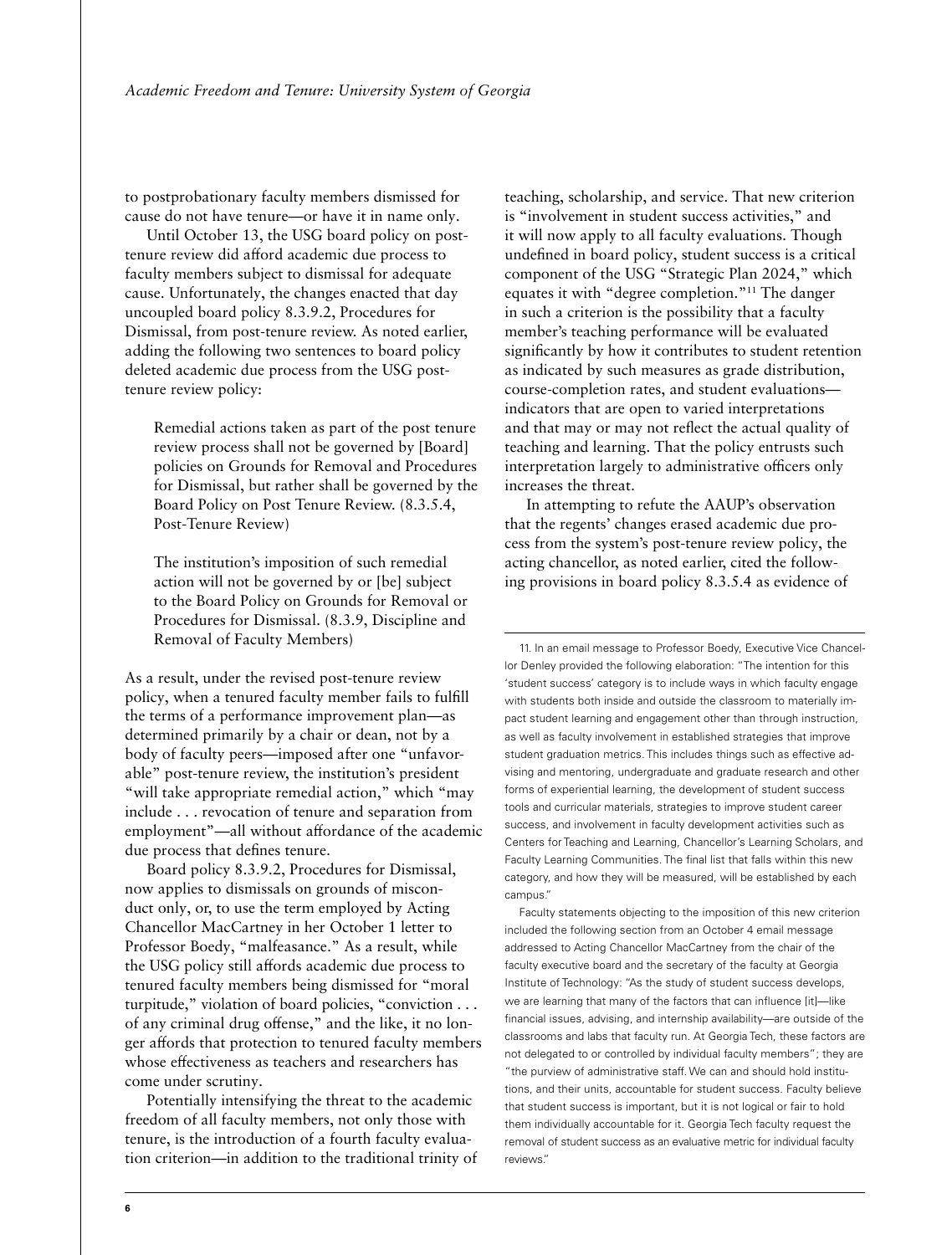"due process": (1) "Each institution's policies shall be developed in consultation with the institution's faculty and shall include appropriate due-process mechanisms." (2) "An aggrieved faculty member may seek discretionary review of the institution's final decision pursuant to the Board Policy on Applications for Discretionary Review."

In her November 2 letter to the AAUP's staff, Acting Chancellor MacCartney further elaborated on the "appropriate due-process mechanisms" promised in the first provision. Apparently confounding peer review and mere process with academic due process, she wrote that each institution's yet-to-be-developed "guidelines and handbook language" on post-tenure review would include "ongoing notice" of unsatisfactory performance, "multiple opportunities to develop and remediate" performance deficiencies, and "multiple opportunities to be heard . . . by a faculty post-tenure review committee." In response, the staff pointed out that "as laudable as these prospective enhancements might be, they are not what the AAUP means by academic due process."

The second provision, on "discretionary review," also bears no resemblance to academic due process. Under board policy 6.26, Application for Discretionary Review, any USG system student or employee is eligible to file an appeal to the system's office of legal affairs. Unfortunately, as its title suggests, review is not automatic but granted only at the "sound discretion of" that office and only "if the record suggests [that] a miscarriage of justice" or a "detrimental and system-wide" impact will otherwise result. The review committee consists of legal office administrators or their designees, and all decisions of the committee and the office of legal affairs are final and binding.

A fitting conclusion for this section of the report is a sentence from an oft-reprinted essay on academic tenure by a distinguished law professor and former chair of Committee A on Academic Freedom and Tenure: "Were a system of post-tenure review devised to make a negative evaluation 'cause' for dismissal, it would, in practical effect, substitute periodic evaluation for a dismissal hearing and would be indistinguishable from the abolition of tenure."<sup>12</sup>

#### **B. Post-Tenure Review**

In 1983, Committee A took the position that the potential benefits of post-tenure review (defined as "periodic formal institutional evaluation of each postprobationary faculty member") were outweighed by the potential costs in time and money, "dampening of creativity and of collegial relationships," and threats to academic freedom.13 In 1999, having observed that more and more colleges and universities had adopted post-tenure review policies, Committee A issued *Post-Tenure Review: An AAUP Response*. 14 This report insisted on "minimum standards" for post-tenure review based on the following principles:

- Post-tenure review must be developed and carried out by faculty.
- Post-tenure review must be conducted according to standards that protect academic freedom and the quality of education.
- Post-tenure review must not be a reevaluation of tenure, nor may it be used to shift the burden of proof from an institution's administration (to show cause for dismissal) to the individual faculty member (to show cause why he or she should be retained).

The newly adopted USG post-tenure review policy implicates all three of these principles. It was not developed by the faculty, as shall be discussed in the next section; it cannot be conducted according to standards protective of academic freedom; and, most egregiously, by eradicating academic due process, it removes the burden of proof from the administration to demonstrate adequate cause when separating a tenured faculty member from service, placing it

 <sup>12.</sup> Matthew W. Finkin, "The Tenure System," in *The Academic's Handbook*, eds. A. Leigh Deneef and Craufurd D. Goodwin, 3rd ed. (Durham, NC: Duke University Press, 2007), 165.

 <sup>13.</sup> In "Statement of the Wingspread Conference on Evaluation of Tenured Faculty," *Academe* (November–December 1983), 14a.

 <sup>14.</sup> Professor Finkin provides this account of the rise of post-tenure review: "The demand for a system of seemingly rigorous periodic evaluation of tenured faculty stemmed largely from concerns expressed in the halls of some state legislatures, faced with competing claims on scant public funds, about whether public college and university faculty were doing their all or had been lulled into semi-somnolence by having tenure. The demand was abetted at the time by members of the staff of the American Council on Education who called for the imposition of such systems despite the dubiety about them among leading academic administrators. That is, the proposal proceeded on the assumption that there is such slothfulness (or worse) in tenured ranks that a system of periodic evaluation would be necessary to ferret it out, which assumption more than remained to be seen" ("The Tenure System," 164–65).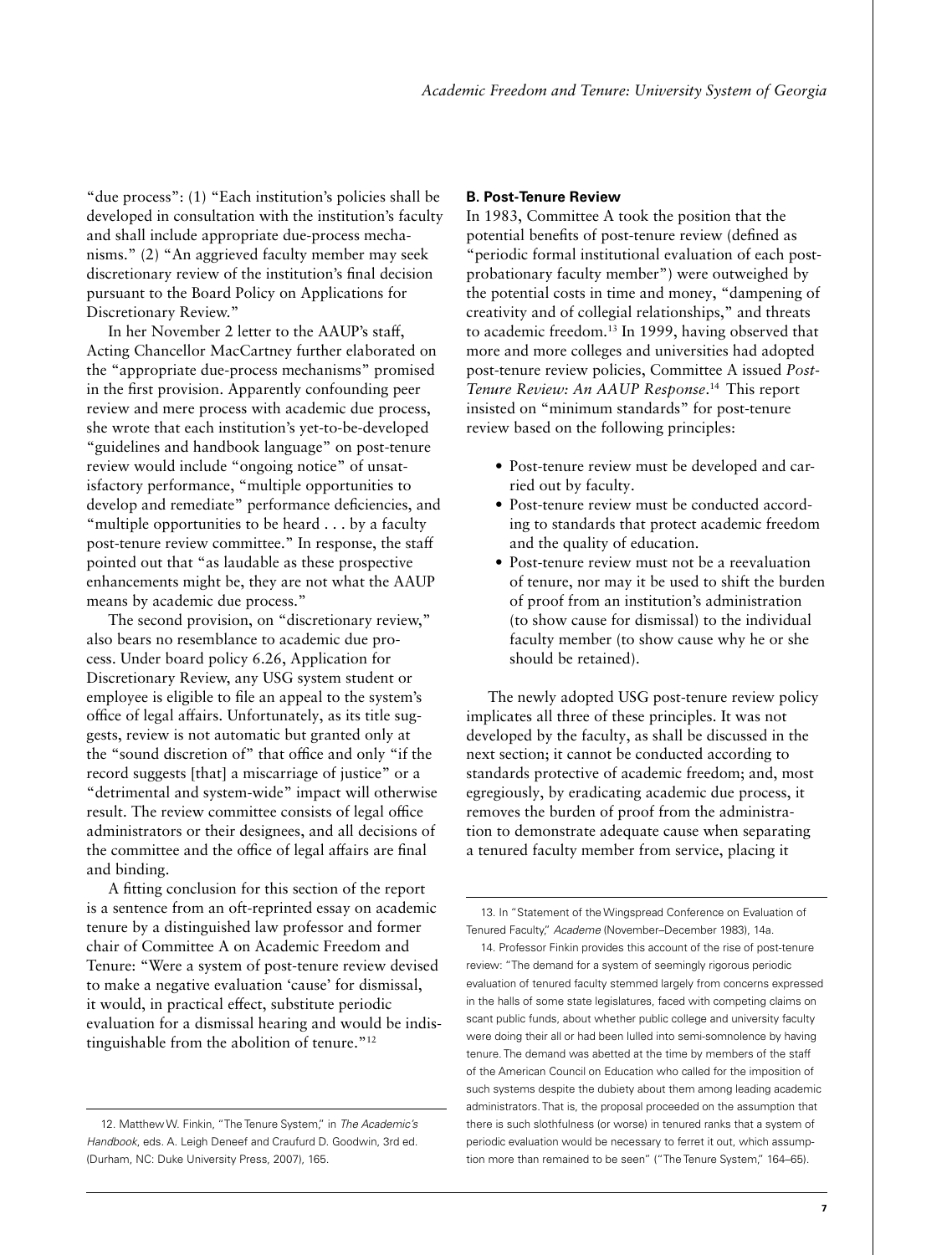instead on the faculty member to argue that dismissal is unwarranted. In short, it violates the most important "minimum standard" set forth in *Post-Tenure-Review*: "The standard for dismissal or other severe sanction remains that of adequate cause, and the mere fact of successive negative reviews does not in any way diminish the obligation of the institution to show such cause in a separate forum before an appropriately constituted hearing body of peers convened for that purpose. . . . The faculty member must be afforded the full procedural safeguards set forth in the 1958 *Statement on Procedural Standards in Faculty Dismissal Proceedings* and the *Recommended Institutional Regulations on Academic Freedom and Tenure*."

Many institutions of higher education today incorporate some system of post-tenure review.15 However, to our knowledge, very few, if any, such institutions have post-tenure review policies that decouple academic due process from post-tenure review. More to the point, the AAUP is not aware of any public university system—other than the University System of Georgia—that has removed its dismissal-for-cause procedures from post-tenure review.

The report of the Post-Tenure Review Working Group (which, as this report has noted, does not recommend removing academic due process from post-tenure review) itself indicates the uniqueness of what the USG regents have imposed. It lists fourteen "peer" university systems whose policies the working group had scrutinized. Among the fourteen, the group identified eight systems that have no post-tenure review (Arizona Board of Regents, California State University, City University of New York, Minnesota State Colleges and Universities, State University of Florida, State University of New York, Tennessee Board of Regents, and University of California) and six systems that do (Texas A&M University, University of Maryland, University of North Carolina, University of Texas, University of Wisconsin, and Utah).

 15. The most recent study is Cheryl Sternman Rule, "After the Big Decision: Post-Tenure Review Analyzed," in *Policies on Faculty Appointments: Standard Practices and Unusual Arrangements*, ed. Cathy Trower (Bolton, MA: Anker, 2000), which found that 46 percent of four-year institutions with a tenure system incorporated a system of post-tenure review. The AAUP's research department is currently conducting a survey on academic tenure, to be published in spring 2022, that will contain updated statistics on the prevalence of post-tenure review in American higher education.

Unlike that of the USG, the post-tenure review polices of these last six peer systems explicitly state that faculty members whose post-tenure reviews eventuate in dismissal shall be afforded academic due process. The board of regents' policy on posttenure review for the University of Wisconsin system, for example, provides as follows: "Nothing in this policy shall be interpreted to alter or infringe upon existing tenure rights, . . . nor shall this policy diminish the important guarantees of academic freedom. Specifically, this policy does not supersede administrative rules providing for termination for cause set forth in Chapter UWS 4 of the Wisconsin Administrative Code." The University of Maryland system posttenure review policy reads, "This comprehensive review process may not be substituted for the UMS and institutional policies and procedures relating to the termination of tenured appointments, which are in no way amended by this policy." The "performance review of tenured faculty" policy for the University of North Carolina system includes this provision: "Institutional policies for post-tenure review must not abrogate, in any way, the criteria and procedures for due process and for discharge or other disciplinary action established in Chapter VI of the Code of the University."

In removing tenure protections from the USG posttenure review policy, the board of regents has sharply differentiated the University System of Georgia from its peer systems, but not in a manner that is likely to enhance its academic excellence, its reputation, or its competitive advantage.

#### **C. Academic Governance**

This report focuses on academic freedom and tenure. However, as the Association's statement *On the Relationship of Faculty Governance to Academic Freedom* emphasizes, "Sound governance practice and the exercise of academic freedom are closely connected, arguably inextricably linked. While no governance system can serve to guarantee that academic freedom will always prevail, an inadequate governance system—one in which the faculty is not accorded primacy in academic matters—compromises the conditions in which academic freedom is likely to thrive." Given the inextricable connection between academic freedom and sound governance, the Association's investigative reports on academic freedom and tenure normally include a discussion of the governance issues.

The AAUP's 1966 *Statement on Government of Colleges and Universities*, developed in cooperation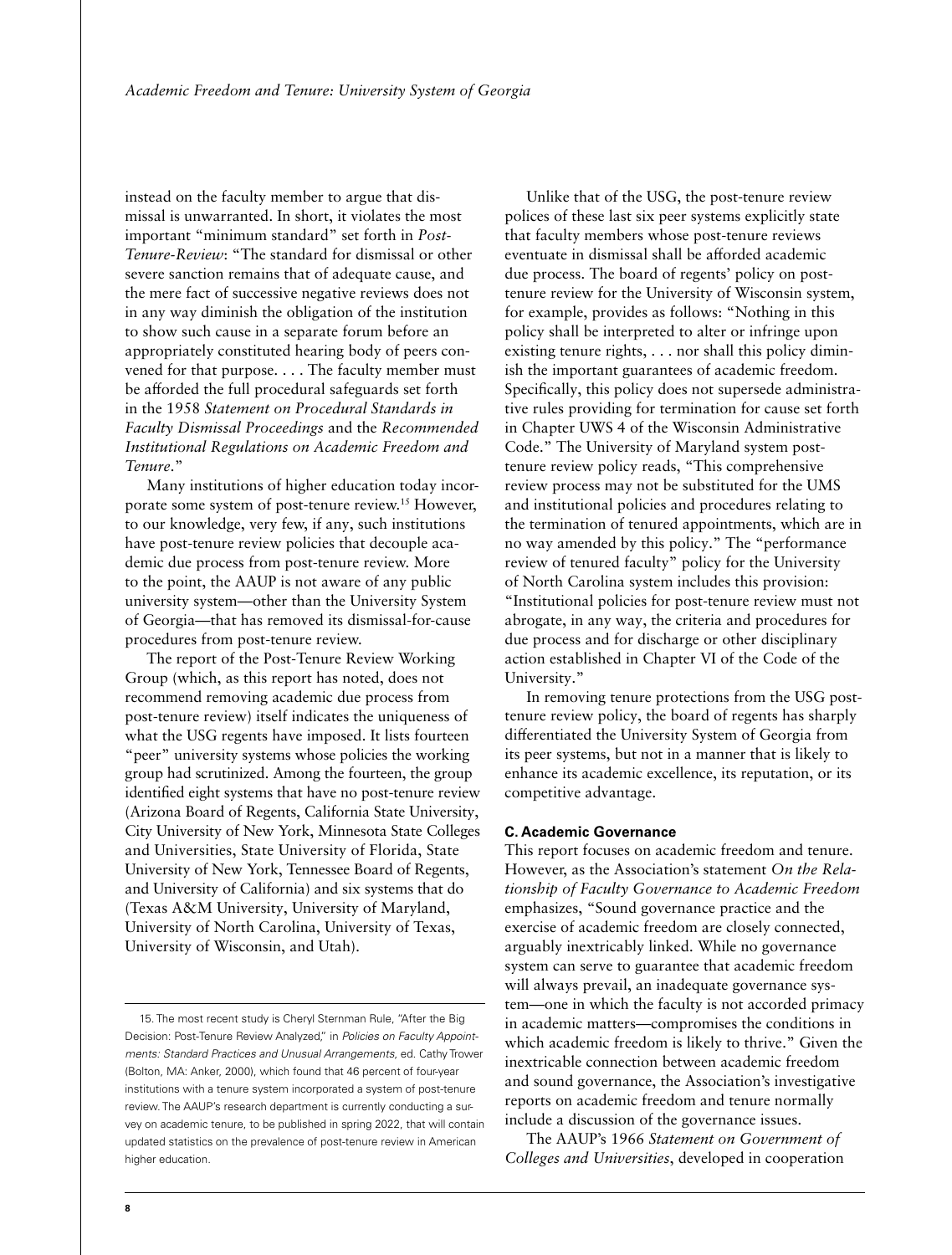with the American Council on Education and the Association of Governing Boards of Universities and Colleges, outlines what has become the prevailing understanding of "shared governance" in American higher education, the principles of which are as applicable to university systems as they are to individual colleges and universities.16 Because "the variety and complexity of the tasks performed by institutions of higher education produce an inescapable interdependence among governing board, administration, faculty, students, and others," the *Statement on Government* calls for "adequate communication among these components and joint planning and effort." Joint effort in academic decision-making (that is, "shared governance") is embodied in two basic principles: "(1) important areas of action involve at one time or another the initiating capacity and decision-making participation of all the institutional components and (2) differences in the weight of each voice, from one point to the next, should be determined by reference to the responsibility of each component for the particular matter at hand." In other words, shared governance means, first, that no major institutional decision should be reached without meaningfully involving the board, the administration, and the faculty (thus precluding unilateral decision-making) and, second, that the amount of authority each constituent exercises in such decision-making derives from its responsibilities.

Under the *Statement on Government*, the governing board, "the final institutional authority," has primary responsibility for general oversight and plays "a central role in relating the likely needs of the future to predictable resources"; the administration is primarily responsible for supervising the institution's day-to-day operations, that is, "to plan, to organize, to direct, and to represent"; and the faculty exercises primary responsibility for "such fundamental areas as curriculum, subject matter and methods of instruction, research, faculty status, and those aspects of student life which relate to the educational process." "Faculty status and related matters" encompass "appointments, reappointments, decisions not to reappoint, promotions, the granting of tenure, and dismissal." This authority, which the governing board delegates to the faculty, acknowledges the faculty's expert knowledge, which makes its "judgment . . . central to general educational policy." In cooperating with the faculty in shared decision-making, the governing board "should undertake appropriate self-limitation," and the administration should "ensure that faculty views, including dissenting views, are presented to the board."

Because "faculty status and related matters" are the primary responsibility of the faculty, so is faculty evaluation in its various forms. That responsibility includes not only the implementation but also the development of institutional policies governing faculty performance reviews—especially those of postprobationary faculty members. In short, "post-tenure review must be developed and carried out by the faculty" (*Post-Tenure Review: An AAUP Response*).

Under these principles and standards, the process for developing a policy such as post-tenure review would initially be entrusted to an independent faculty body—consisting largely if not exclusively of faculty members "selected by the faculty according to procedures determined by the faculty" (*Statement on Government*). Although administrative and trustee entities would play a significant role in developing such a policy, faculty bodies would play the primary role and hence would be meaningfully involved in shaping the final product. Under AAUP-supported governance standards, "meaningful involvement" is more than mere consultation or token invitations to provide "feedback" or "input." It entails, among other things, an opportunity for the appropriate faculty bodies independently to debate and vote on proposals. Adhering to such a process confers legitimacy on the final product, especially in the eyes of the faculty.

The AAUP has seen no evidence that the USG board of regents and its administration followed such a process in effecting changes to the post-tenure review policy in the University System of Georgia. On the contrary, the available information indicates that the new policy was sped to adoption in a manner that thoroughly disregarded normative standards of academic governance. As mentioned earlier, the committee charged with initiating the process, the

 <sup>16. &</sup>quot;Traditionally, governing boards developed within the context of single-campus institutions. In more recent times, governing and coordinating boards have increasingly tended to develop at the multi-campus regional, systemwide, or statewide levels. As influential components of the academic community, these supra-campus bodies bear particular responsibility for protecting the autonomy of individual campuses or institutions under their jurisdiction and for implementing policies of shared responsibility. The American Association of University Professors regards the objectives and practices recommended in the *Statement on Government* as constituting equally appropriate guidelines for such supra-campus bodies, and looks toward continued development of practices that will facilitate application of such guidelines in this new context" (*Statement on Government*, footnote 3).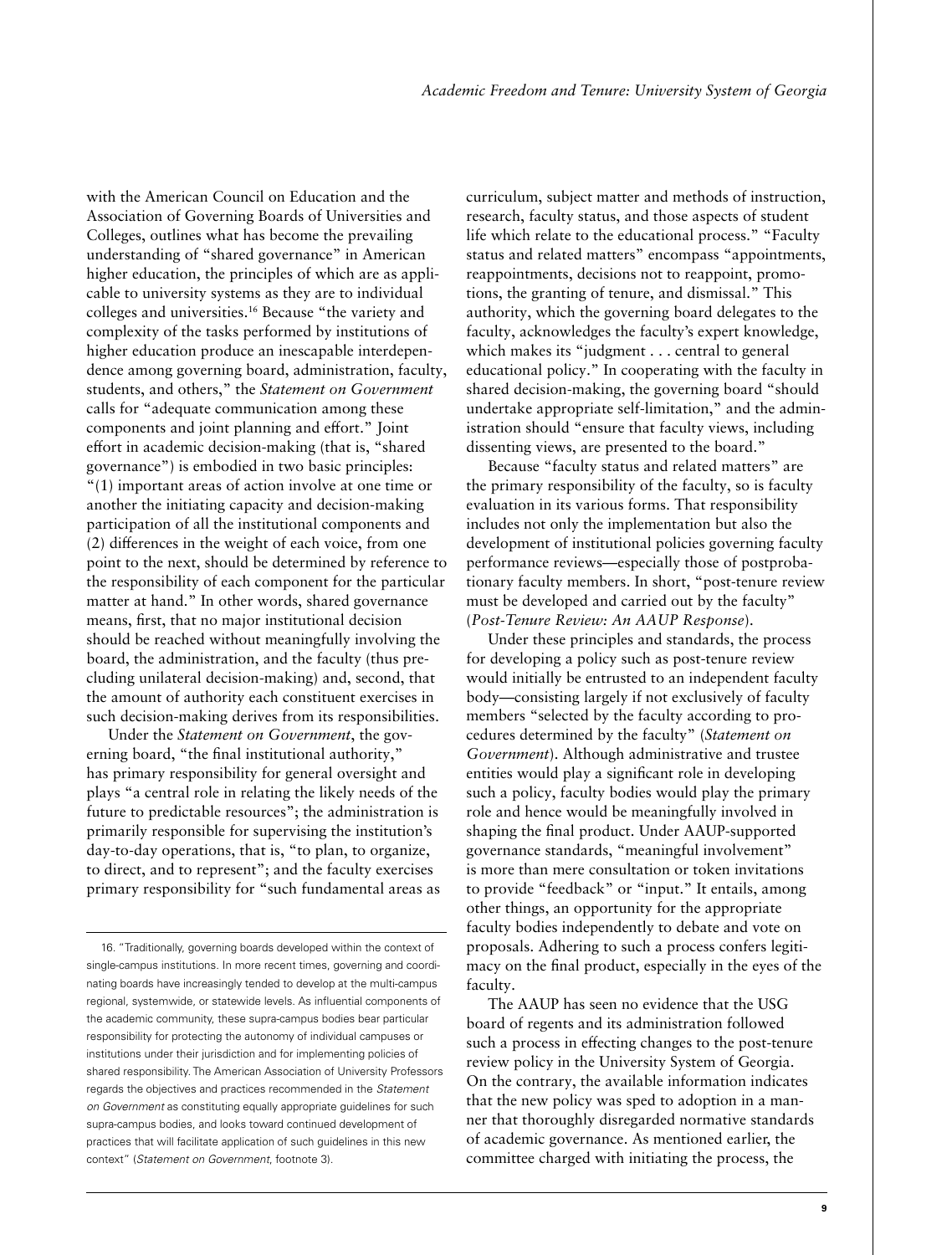Post-Tenure Review Working Group, did not consist of elected faculty representatives; it consisted of two board members, five system officers, the provost at Kennesaw State, and five faculty members selected by Chancellor Wrigley. The proposal first unveiled at the September board meeting was not drafted by an appropriately constituted faculty body but, apparently, by Executive Vice Chancellor Denley. And at no point in the process did any faculty governance body have the opportunity to engage in full discussion and to vote on whether to approve the draft policy.

While it is true that the working group administered an initial survey of system faculty members and that Dr. Denley held meetings with various faculty groups to discuss the proposed amendments, such gestures do not constitute meaningful faculty involvement, nor do they approach what is commonly understood by shared governance, as the reaction of various USG faculty governance bodies makes evident.17 Several such bodies formally registered their concerns, not only about the substance of the proposed changes to the post-tenure review policy but also about the faculty's marginalization in the process leading to its potential adoption.<sup>18</sup>

17. Of these meetings, one faculty senate president wrote to his constituents, "Denley has been on tour to many USG schools to gather support for the new policy, rather than listening."

18. Besides the communications described in the following paragraphs in the text, these statements of concern included letters and petitions from the faculty senates of various institutions as well as from several AAUP bodies. Employing similar language, the petitions objected to the proposed changes, noted that the faculty and its representatives had not been afforded adequate opportunity to discuss and offer comment, and urged the regents to table further action on the proposed amendments in order to provide affected faculty members and the USG faculty council opportunity for review and response. A systemwide petition entitled "Open Letter to USG and BOR on Tenure" that garnered the signatures of more than 1,500 system faculty members asked the USG administration and board of regents, among other things, to restore tenure protections to the post-tenure review policy and "delay any vote . . . to allow for faculty response through duly elected faculty bodies across the state." Letters conveying faculty concerns about both the proposal and the process came from the Georgia Institute of Technology faculty senate, the Georgia State University faculty senate, the University of Georgia Terry College of Business faculty concerns committee, and the faculty senate executive committee of the University of West Georgia. The Georgia Tech letter, addressed to Acting Chancellor MacCartney, noted, among several serious concerns, that "no one has presented a reason, let alone a compelling reason," that faculty members subject to dismissal because of post-tenure review "should be denied the existing [academic due] process in 8.3.9.2." The Georgia AAUP conference presi-

In an October 12 letter to the USG administration and governing board, Professor Barbara Biesecker, chair of the Executive Committee of the University Council at the University of Georgia, the governance body for the USG's flagship institution, wrote urging the regents to "table" a vote on the post-tenure review amendment package. She recounts having attended that day by teleconference the meeting at which the board's academic affairs committee, after hearing "Dr. Denley's short presentation," unanimously approved the amendments with "no discussion." In that presentation, she wrote, the executive vice chancellor had "made no mention" either of the "hundreds" of faculty objections to the proposed changes or multiple requests from "faculty at UGA and our sister institutions" to postpone the vote to permit fuller faculty involvement. She stated that three hundred University of Georgia faculty members had made such a request in a meeting with Dr. Denley the previous day; that one hundred of the 114 UGA college of business faculty members had written the board of regents, also on October 11, to ask that it "delay any vote upon the proposed PTR changes to allow for broad faculty participation and involvement"; that the Executive Committee, the Faculty Affairs Committee, and the Faculty Conference of the UGA University Council had sent four resolutions to that effect to the system administration; and that, in September, Professor Biesecker herself, in her official capacity, had sent Dr. Denley "a memo of objections and requests for clarifications to which he has yet to provide a serious response." She stated in closing that while she supports "a robust post-tenure review process across the USG," the proposed policy is "more than that." It "unmistakably undermines tenure at our great institution and puts our ability to recruit, hire, and retain the best faculty . . . at immeasurable risk."

Among other such statements from USG faculty entities, the most significant from a governance standpoint are those of the Faculty Council of the University System of Georgia (USGFC), the representative faculty governance body for the entire system, most members of which are faculty senate presidents

dent wrote not only to the acting chancellor but also to the provosts of every system institution to warn that adoption of the proposed amendments would spell the "end of tenure" in the USG. The AAUP chapters at the University of West Georgia and Georgia Tech both wrote the acting chancellor and members of the board of regents to urge that the board "reject these proposed changes in their entirety."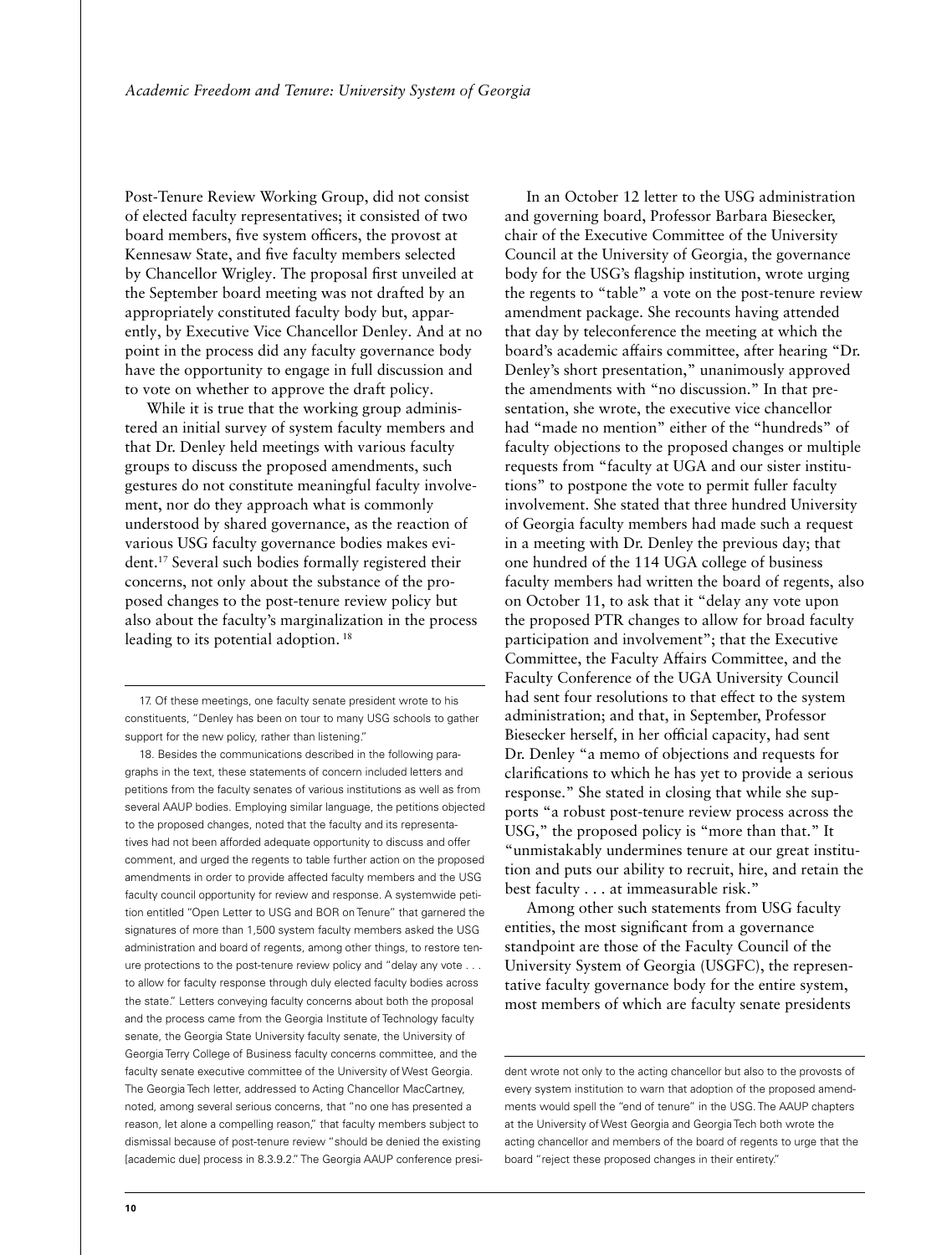at their home institutions. In an October 12 resolution asking the regents to "table further action," the USGFC stated that the "proposed changes have not been widely circulated to impacted faculty and impacted faculty have not been given adequate opportunity to comment"; that in a September 24 "informational meeting" with Dr. Denley, the USGFC had "expressed significant concerns" regarding "the procedures for the discipline and dismissal of faculty members"; and that, with those concerns left unaddressed, the faculty council needed an "expanded opportunity to consult with . . . constituent faculty across the system to provide informed feedback and advice upon the proposed changes."

These objections and others lodged by various faculty governance bodies in the University System of Georgia had no apparent effect on the system administration or board of regents as they railroaded the proposal to adoption, even though, under AAUPsupported governance standards, such bodies should have exercised a primary role in the development and approval of revisions to the system's policy on faculty evaluation. A sentence from an email message to the acting chancellor from a Georgia Tech faculty senate officer was prescient: "To move forward with adoption of the proposals, given how little dialogue has occurred, undermines Dr. Denley's assurances that full consideration will be given to faculty feedback. Should the board act upon these proposals before providing a full opportunity for study and comment upon them, such an action would send a powerfully negative message to faculty within the system."

### V. Conclusions

1. In revising the faculty evaluation policy of the University System of Georgia, the system administration and governing board rendered the USG's existing dismissal procedure inapplicable to severe sanctions imposed as a result of posttenure review. Under the new policy, a system institution can dismiss a tenured professor for failing to remediate deficiencies identified through post-tenure evaluation without having afforded that professor an adjudicative hearing before an elected faculty body in which the administration demonstrates adequate cause for dismissal. By thus denying academic due process to tenured faculty members dismissed through post-tenure review, the USG administration and board of regents, in flagrant violation of the joint 1940 *Statement of Principles on Academic Freedom* 

*and Tenure*, have effectively abolished tenure in Georgia's public colleges and universities. 19

2. Under AAUP-supported standards of academic governance set forth in the *Statement on Government of Colleges and Universities*, the USG faculty should have played a primary role in developing any changes to the system's posttenure review policy. Instead, the USG administration and governing board initiated, pushed through, and imposed a new faculty evaluation policy without meaningfully involving the faculty and over the strong objections voiced by the system's critical faculty governance bodies.  $\blacksquare$ 

 19. In a three-page letter responding to the staff's invitation for comment on the draft text of this report, Acting Chancellor MacCartney writes that she "wholly and strongly disagrees" with the finding that "the USG administration and board of regents . . . have effectively abolished tenure in Georgia's public colleges and universities." She states that "each of the USG's 25 tenure-granting institutions will continue to award tenure and faculty will continue to hold tenure," and she reiterates the assertions made in her previous communications with the AAUP, discussed earlier in this report. As she had in those letters, she equates peer review with academic due process. She also acknowledges that the system's existing dismissal procedures, which afford academic due process, no longer apply to faculty members dismissed through post-tenure review. Instead, these procedures, she explains, now apply only to "a variety of malfeasances" that "occur at a single point in time." Post-tenure reviews, "in contrast, . . . occur over multiple years" and "take place at multiple points, . . . not at one adjudicative hearing."

Her final paragraph correctly notes that the "AAUP seems focused largely on the hearing panel and accompanying related procedures" but adds that the University System of Georgia is instead "squarely focused on the development of every one of our faculty and the success of every one of our students. It is critical that as a system we have mechanisms in place to work with faculty who are deemed as having unsatisfactory performance and to take action if and when faculty members are unable or unwilling to meet performance expectations—again, as evaluated by their peers. This is not unreasonable and does not 'effectively abolish' tenure. Rather, it holds all of us accountable for providing a high-quality education to students as we support them toward degree completion."

In other words, the acting chancellor does not deny that the regents' revisions to the post-tenure review policy removed what is widely understood as academic due process. However, tenure as defined in the AAUP-AAC&U 1940 *Statement of Principles on Academic Freedom and Tenure* does not exist separately from the process that protects it. Only by disregarding the accepted definition of tenure can the acting chancellor—presumably speaking for the regents as well as the USG administration—take the position that tenure in the University System of Georgia has survived the regents' revisions to the post-tenure review policy. Absent academic due process, what has survived is tenure in name only.